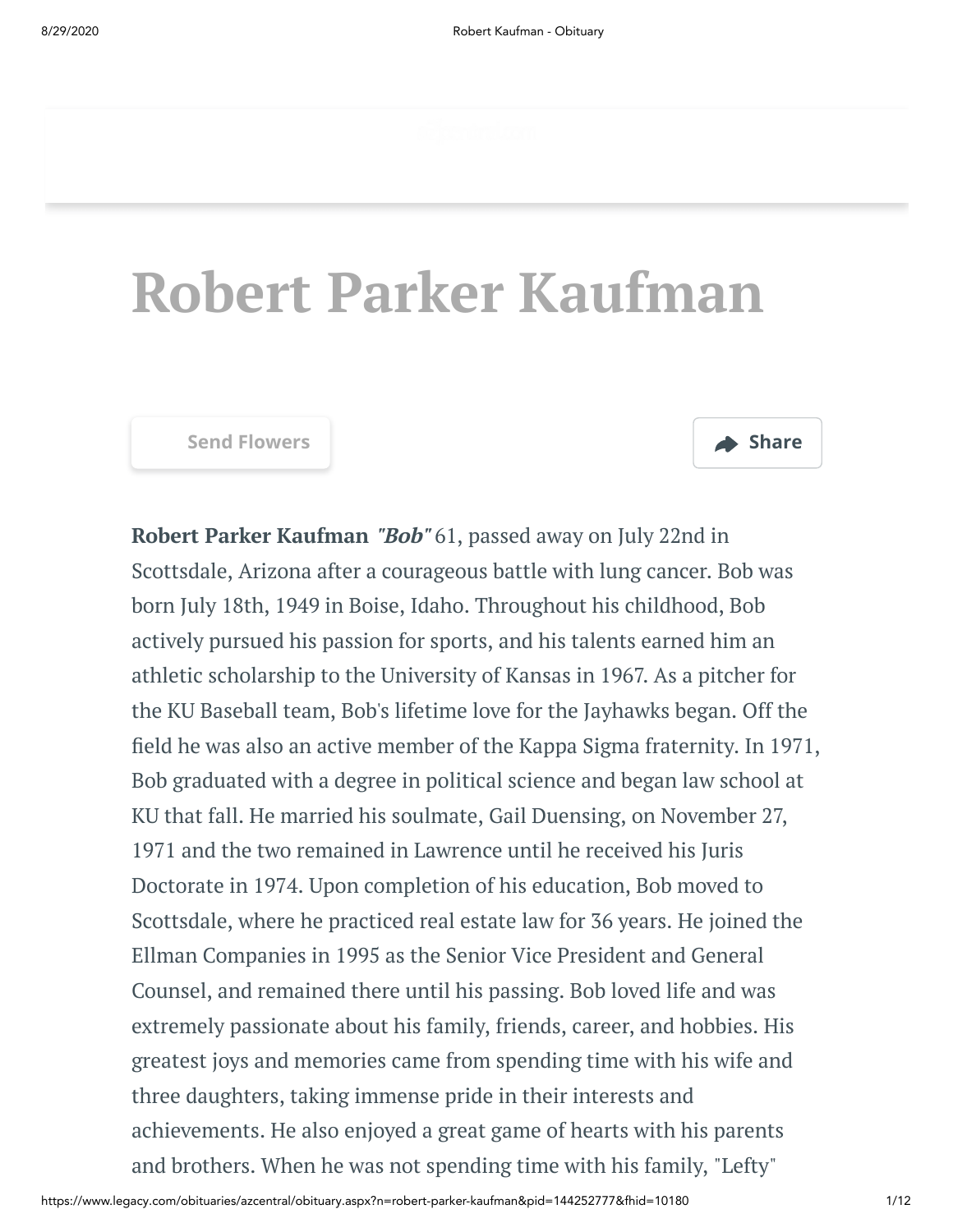#### 8/29/2020 Robert Kaufman - Obituary

could almost always be found at Paradise Valley Country Club where he was an avid golfer with his regular "golf buddies." He also thoroughly enjoyed fly fishing, hunting, watching sports, and spending summers on Coronado Island. Bob is survived by Gail, his beloved wife of 38 years, daughters: Katharine, fiance, Jason Cabias, Anne, fiance, Christopher Osborn, and Molly, parents Richard and Marget Kaufman, brothers Steven, John (Nancy), and Richard (Laurie), sister-in-law Diane (Tom) Tierney, brother-in-law David Duensing, and his 10 nieces and nephews. He was preceded in death by his in-laws, David and Evelyn Duensing. A celebration of Bob's life will be held Monday, July 26th at 1:00 p.m. at Saint Barnabas on the Desert, 6715 North Mockingbird Lane, Scottsdale, Arizona. In lieu of flowers, please send memorial contributions in the name of Robert P. Kaufman to the Arizona Cancer Center Lung Cancer Program, 1515 North Campbell Avenue, Tucson, Arizona, 85724-5013, or to Hospice of the Valley, 1510 East Flower Street, Phoenix, Arizona, 85014-5656. Arrangements by Messinger Indian School Mortuary.

[Click](https://www.legacy.com/Images/Cobrands/AZCentral/Photos/PDF/0007221602-01_07242010.pdf) here to view the obituary as it appeared in print.

To Plant Memorial Trees in memory, please visit our [Sympathy](https://sympathy.legacy.com/en-us/funeral-flowers/name/robert-kaufman-funeral-flowers/p144252777/?affiliateId=45&pm=240) Store.

Published in The Arizona Republic from Jul. 24 to Jul. 25, 2010.

**Kaufman Pages** [See more records on Ancestry](https://adclick.g.doubleclick.net/pcs/click?xai=AKAOjsvudBfqPgx2sT3_llRfPGgiWAoOFTt9skxKyf5PmgfBfFpSZ5jp57lCL4TvkwRGKMH_kuaJEVc087c0ppdeuQWlwJU0rVSRv3ogFqb-JHlF09IlW67o0QM-LoH8lzPfBi6XxW4u6GLK5kcZ4b-Dk9j7pN3BnkCXFpB0A9KRlbx-f8ijpWS-sN0yMGJYvnBu_imsG8JGLOqU3pWZrihmAyYZR5e9Hz1kmUPrnR5-BUX9ArXirJH5JxgkGYlRMknpXsd-Mg-We6b8cSZnpABdoYULqd9k8whOs4Z-FDycfXkx0EVIZt8ozQ&sig=Cg0ArKJSzCs5eARVVdHCEAE&urlfix=1&adurl=https://prf.hn/click/camref:1101l3yjc/adref:77841/destination:https://www.ancestry.com/cs/partner-records%3FflowId%3DpartnersBirth%26gsfn%3DRobert%26gsln%3DKaufman)

# **MEMORIAL EVENTS**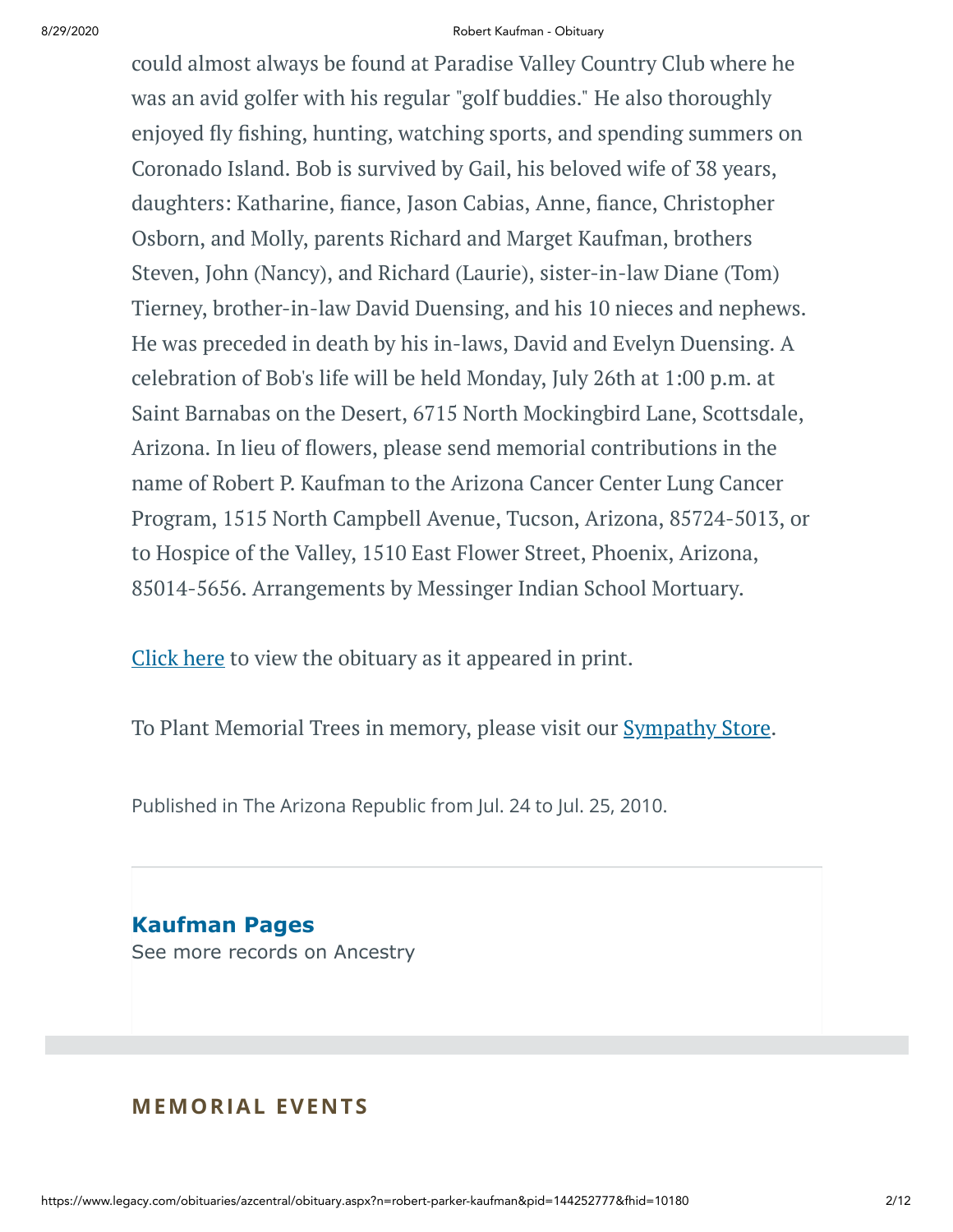8/29/2020 Robert Kaufman - Obituary

No memorial events are currently scheduled. To offer your sympathy during this difficult time, you can now have memorial trees planted in a National Forest in memory of your loved one.

> Funeral services provided by Messinger [Mortuaries](https://www.messingermortuary.com/) [7601 E. Indian School Road](https://maps.google.com/?q=7601%20E.%20Indian%20School%20Road%20Scottsdale,%20AZ%2085251) Scottsdale, AZ 85251

> > [480-945-9521](tel:4809459521)

**[Plant Memorial Trees](https://sympathy.legacy.com/en-us/funeral-flowers/name/robert-kaufman-funeral-flowers/p144252777/?affiliateId=45&pm=271)**

# **MEMORIES & CO N DOLE N CES**

What would you like to say about Robert?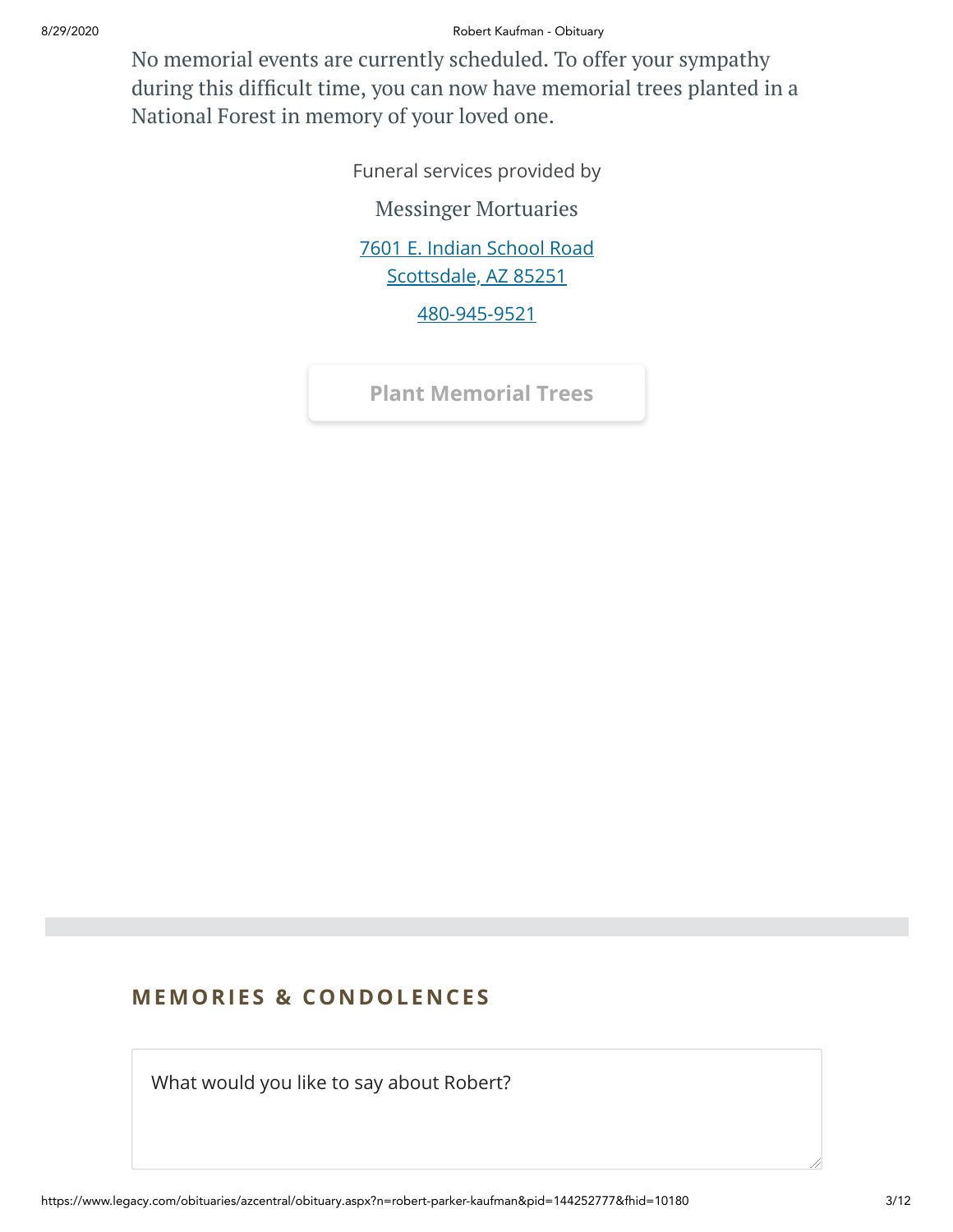Not sure what to say?  $\vee$ 

# Add a photo

Your Name

Your Email Address

Your Relationship

 $\boxdot$  Get email updates for this page

**Add Memory**

**[View Printed Guest Book](https://sympathy.legacy.com/en-us/printed-obituary-guestbook/gallery/?type=obituary&p=144252777&pn=robert-kaufman&affiliateId=45&pm=69)**

[Posting Guidelines](https://www.legacy.com/guestbooks/posting-guidelines.aspx?n=Robert-Kaufman&pid=144252777) | [FAQ](https://www.legacy.com/guestbooks/faq.aspx?n=Robert-Kaufman&pid=144252777)

# **18 entries**

July 18, 2020

Honoring Bob once again with a thank you for a saying he said to a few of us at our graduation dinner he so graciously took us to... You can always get more money, but you cant get more time. I literally think of this every single time I make a choice about my life path. Thank you, Bob! Your legacy, indeed, lives on in so many ways! My love goes out to you, Molly, and the entire family.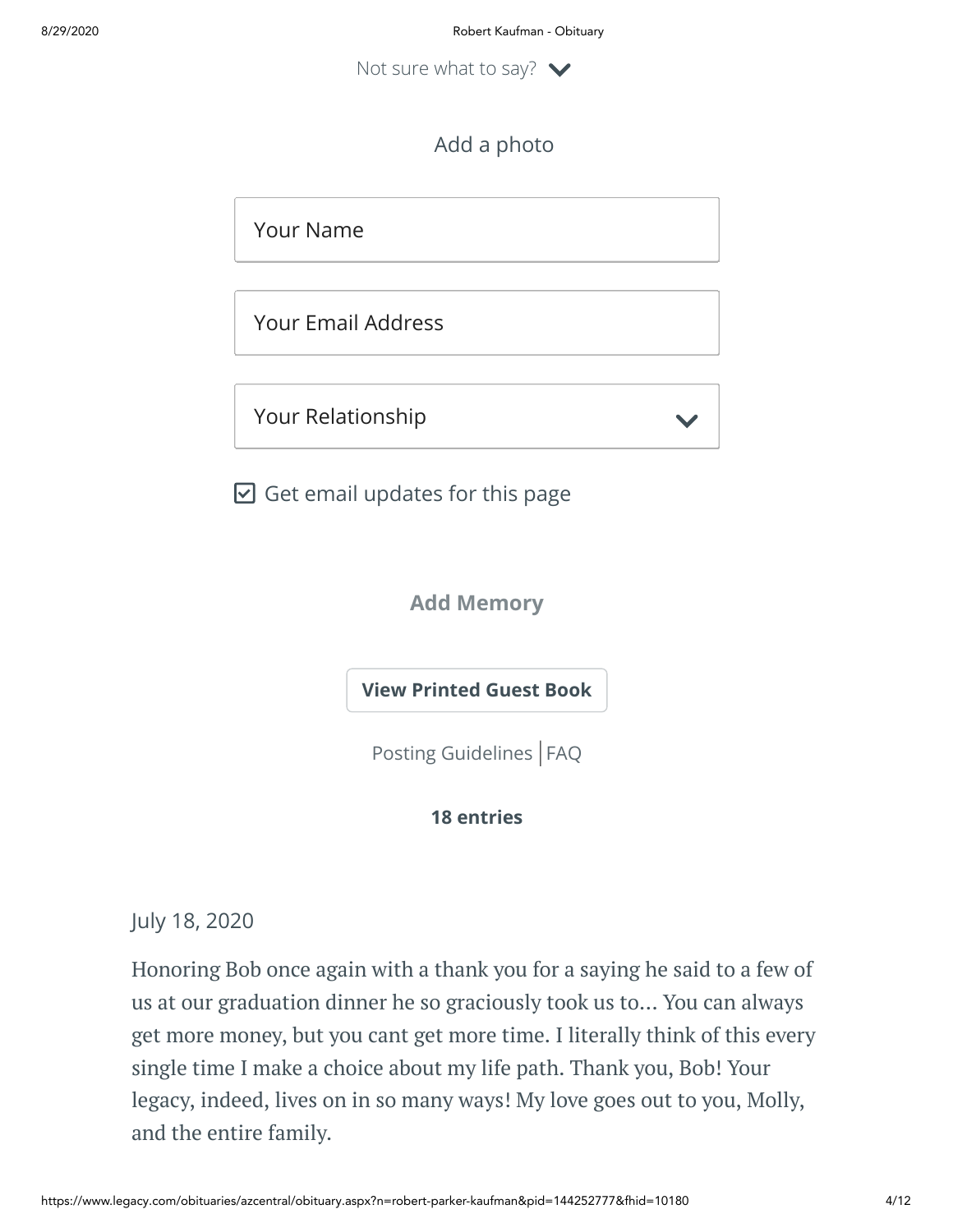# **Jacob Whetter** Friend

# August 9, 2010

# Gail and girls,

I was shocked and saddened to learn of your loss. Don't know if you remember me but I sure remember all of you. I worked for Bob (along with Roy Harrell) in St Pete during the Bay Plaza days. It was pure pleasure working with him. I will always remember his 40th birthday (and the fun Roy had with it too!) there in St Pete. Bob and your family were so gracious and fun to be around. I still have and cherish the gifts and memories your family gave my family. Through Bob we met Bart Starr and my husband still remembers that day. Please know that all of you are in my thoughts and prayers. Love to you all.

# **Teresa Hobbs**

# August 6, 2010

Gail and Kaufman family,

Please accept my heartfelt sympathies for your loss. My thoughts are with your family during this difficult time.

Becky (Laurie's sister)

# **Becky Cheatham**

July 27, 2010

I met Bob a few times when he would come meet David at Applebees and he always had some good stories to tell. Even though I havent seen him in quite a few years I do have fond memories. We will keep your family in our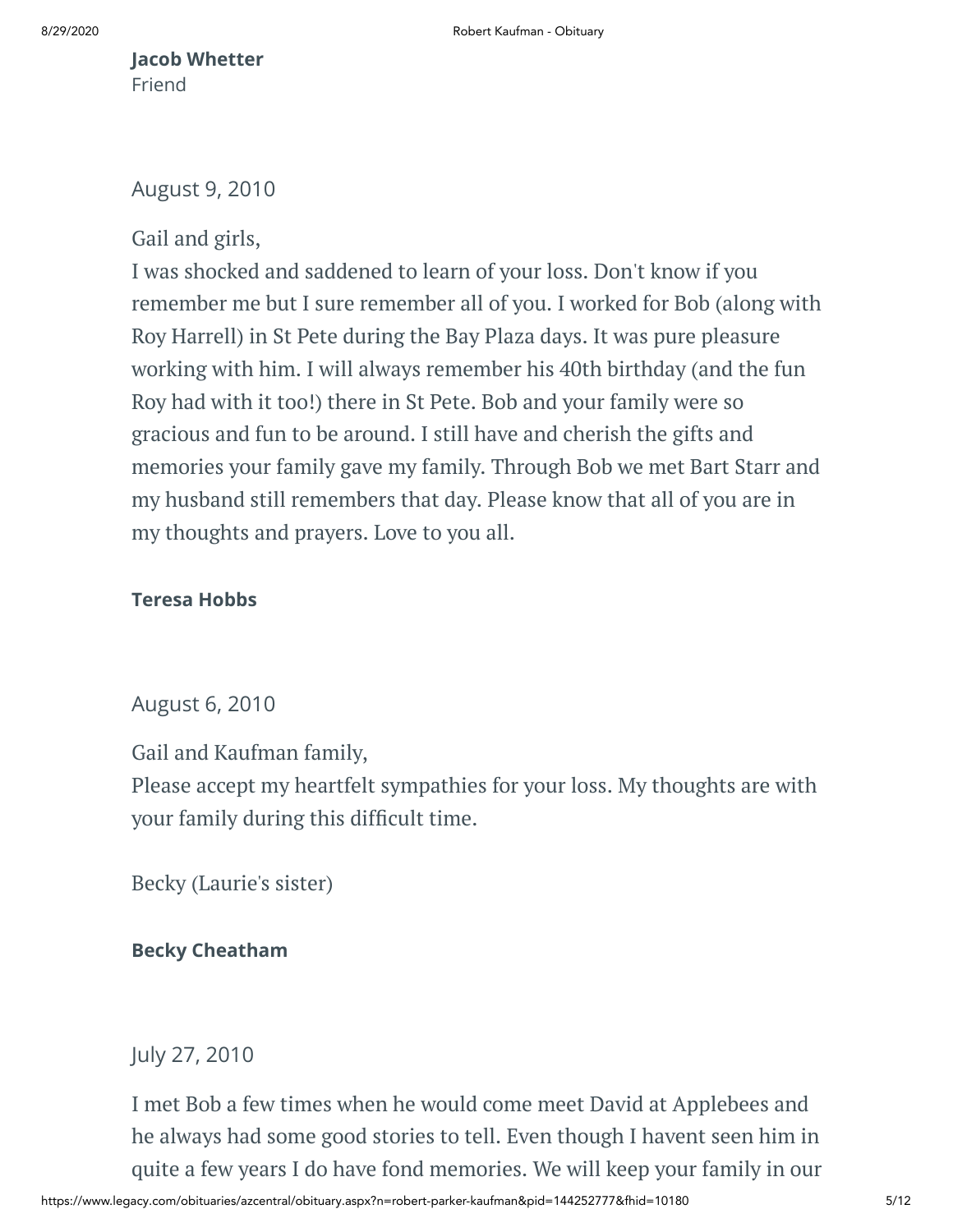prays, Sandi and Denny Jones

# **Sandi and Denny Jones**

# July 27, 2010

I worked for Bob just after law school. He taught me precision writing and the concept of "just do it" before the phrase was coined. Bob was always positive and had a great sense of humor. He was a wonderful mentor. His family and friends are in my thoughts and prayers.

# **Kathy Pierce**

# July 27, 2010

Dear Gail, Molly and Family, I am so sorry for your loss, the Weymouth family mourns with you during this time. Bob and I used to talk every so often and discuss our girls. I will miss his friendship and his great wisdom. You probably do not no this,but Bob use to give me advice on business and other things when i needed it. He was a brilliant and great man who loved his family. What a terrific role model and example for all of us dads and husbands. Please accept our deepest regrets that we did not make his services but we were all out of town.

Our Prayers are with you,

Brian Weymouth & Family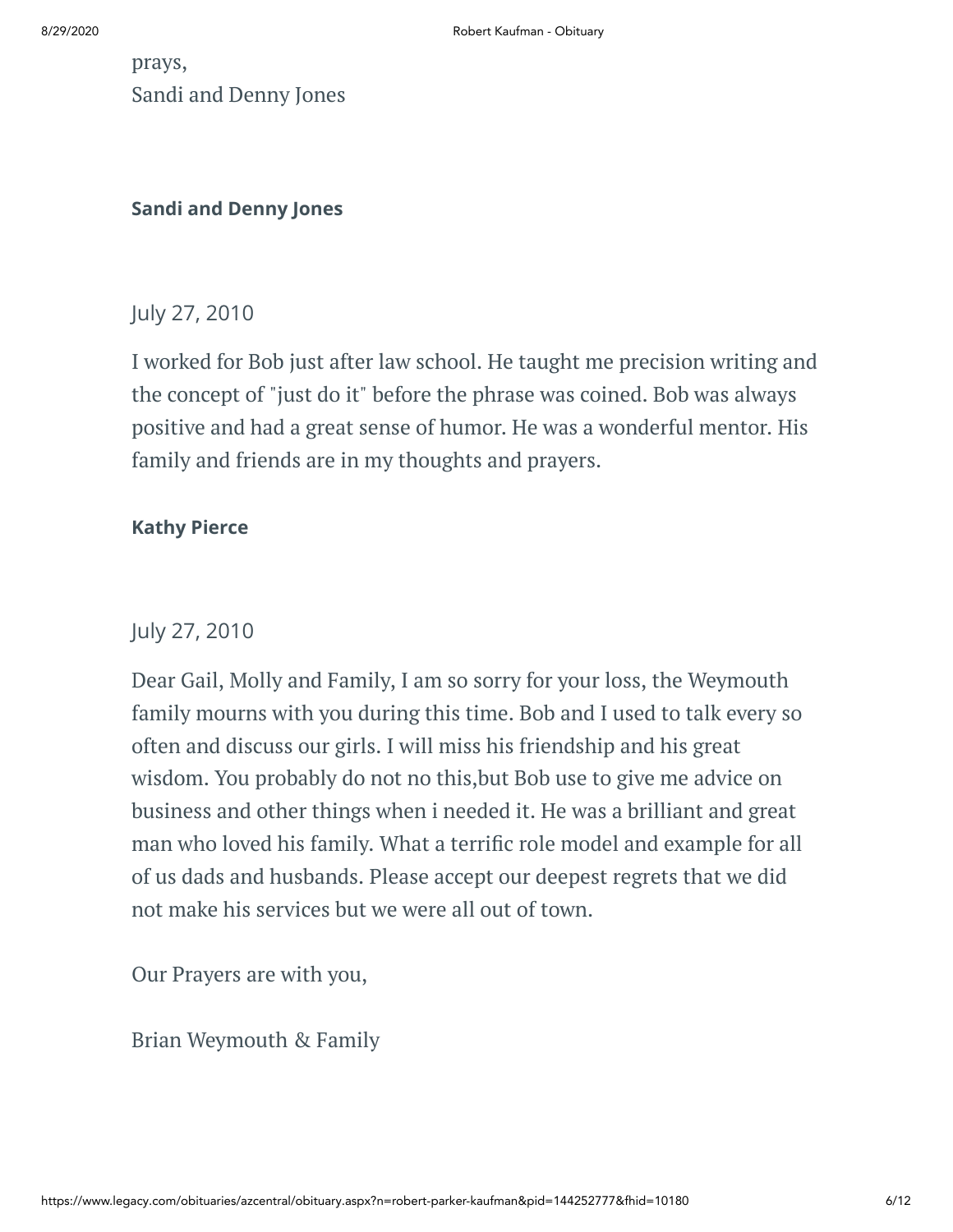# July 27, 2010

I worked for Bob in the St. Pete area at Baynard, Harrell. He was one of the most upstanding gentlemen I have had the privilege of knowing and working with. Bob, you will be sorely missed. God Bless your family during this difficult time. You will in our hearts forever.

# **Sherri Harris**

# July 27, 2010

dear gail came back to phoenix today to check on house and got the sad news via e mail. i remember how generous bob was. he went out of his way to get hockey tickets for my grandsons who had never been to a hockey game. he along with you, raised 3 beautiful daughters and he will always live in their hearts. will call you soon. on behalf of frank and i we are deeply saddened. love and prayers, fran case

## **fran case**

# July 26, 2010

Dear Gail, Molly, Katie and Annie,

I am so very sorry for your loss. I've had the great opportunity to be a part of your family through my friendship with Dyni through out the years. I have special memories of you and Bob as you opened your home to us Arizona State girls for family, food and fun. Bob was a terrific man as husband, father, son, brother, colleague and friend. He will be missed by many. Gail, may you and the girls find strength and comfort amongst each other.

Love, Colleen

## **Colleen McKay Martin**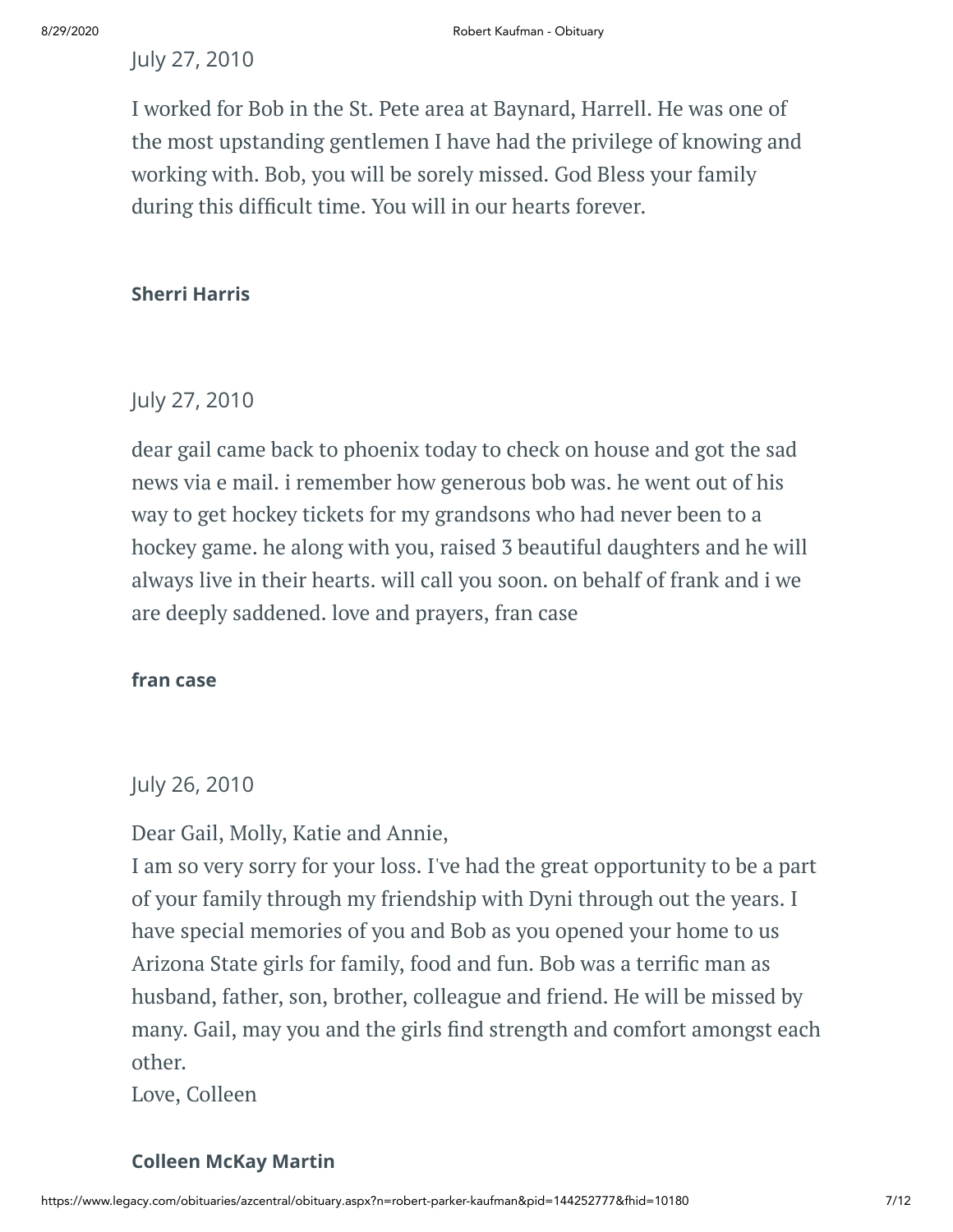# July 26, 2010

I worked with Bob on the Bay Plaza project in St Petersburg, Florida, from 1987 until the mid-1990s. Bob was a pleasure to work with and he was a creative thinker. He was also always upbeat and had a great sense of humor. I learned the phrase "intellectually honest" from him, and he always strived to achieve that standard.

He will be missed by all that knew him. Our prayers go out to his family and friends.

# **Rick Mussett**

# July 25, 2010

The memories of Bob race into my mind over coming the blinding sadness... each one makes the heart smile, each one prompts another fond event. For Bob was one of the Great Ones who you wanted to emulate and just wanted to be around. For he could learn of unsurmountable odds and with his grin, say "perfect." For me, he was like a big brother who welcomed me into his loving home and shared his blessed family and his adventurous life. My heart felt thoughts and prayers go out to his family and friends. Each one of us is better because of his magic! God indeed blessed us!

# **Michael Van Butsel**

# July 25, 2010

Gail, with sadness I read of the loss of your husband. Even though I did not know Bob, I know you shared a lifetime of wonderful experiences and adventures. I have so many fond memories of you, Diane, and David ,and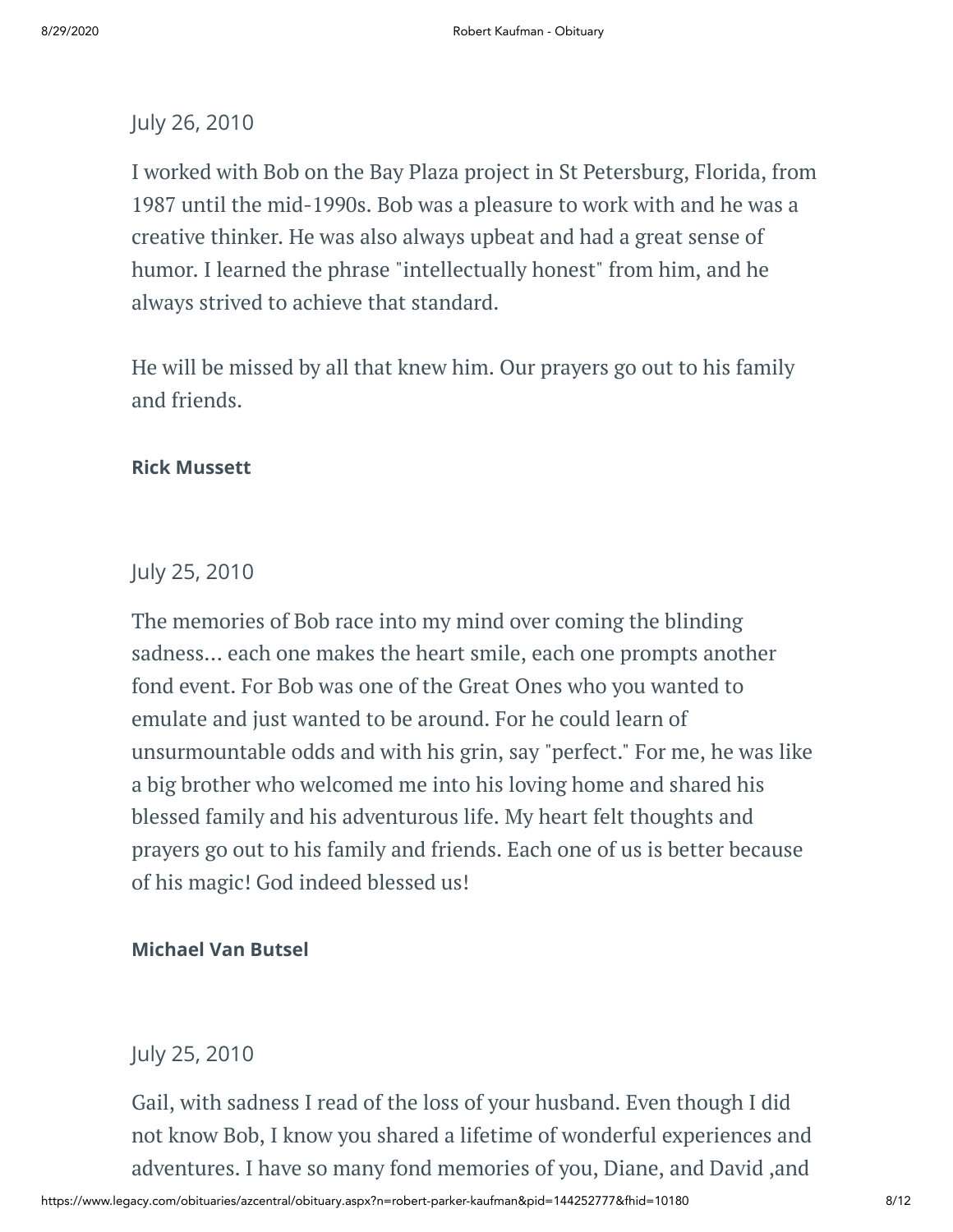#### 8/29/2020 Robert Kaufman - Obituary

our childhood days in Glen Ellyn. Your parents were always so kind and I know my sister (and I) loved to spend time at your house. May the love and support of your children and family surround you at this difficult time. Barbara Peters Prior (Scottsdale, AZ)

# July 25, 2010

Bob was one of the "good guys". He always was upbeat even in complex or difficult business situations. Thouh I am very poor singer, he even allowed me to sing with him several times at a local St. Petersburg, FL bar. The entire family should know that he cared about them every moment of his life. He'll look down now on them and keep them on the right path.

# **John Trotter**

# July 25, 2010

I will miss his smile as he walked in, those funny stories, the way he always took time to listen as well as talk to people, and always the pride in his face and voice when he talked about his family. He was a great person and that greatness will be continued through his wife Gail and his children, lives touched by him, are better because of him. I am thankful for having been one of those people and will treasure the memories.

# **David Salmon**

July 24, 2010

I grew up with Bob's younger brother John and spend many hours at the Kaufman house.I remember him from baseball a big strong left hander.always willing to givr advise to us young up starts.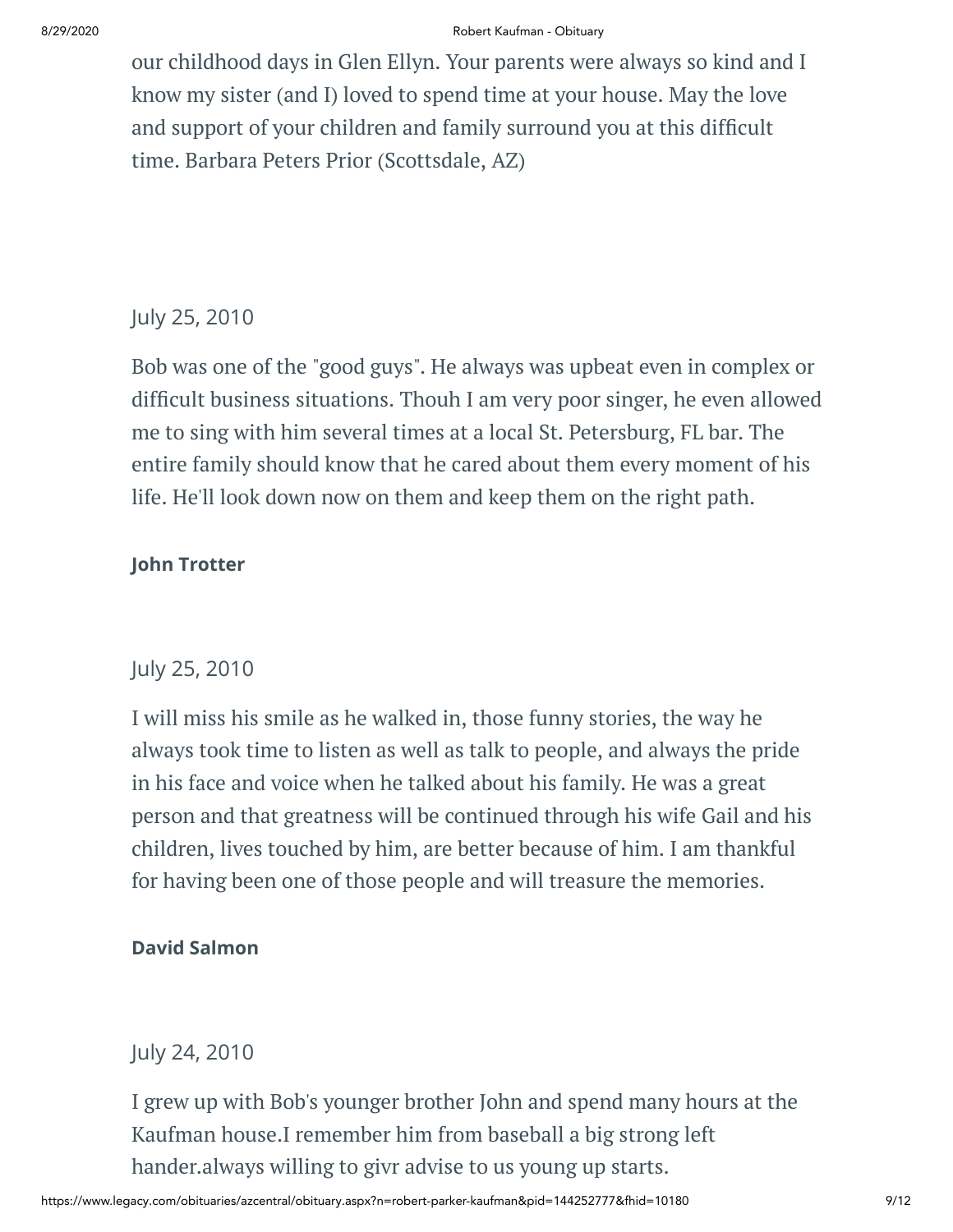# **Bruce Elliott**

# July 24, 2010

I have known Bob since high school back in Illinois. We had a group of other classmates and we enjoyed dinners together over the past couple years. Bob was a wonderful guy and we will miss him terribly. My prayers and thoughts are with the family during this time.

# **Stephanie Walters**

# July 24, 2010

I always have looked up to Mr. Kaufman as a role model and a teacher of life, and how one is supposed to live it. There is not a week of my life in the last 13 years that I didn't 't think of you in some way with the fondest of memories. In my eyes you always exemplified what being a loving parent and father is all about. Mrs. Kaufman and your girls were extremely blessed to have you as a husband and father. The world lost one of the most amazing and

caring men I had the esteemed pleasure of knowing. Mr. Kaufman, thank you for being apart of my life and sharing your brilliance, your love, and your wonderful family with my own. I will miss you greatly. Thank you for all the memories that I hold dear to my heart.

I love you

Jim Pomfret

**Jim Pomfret**

July 24, 2010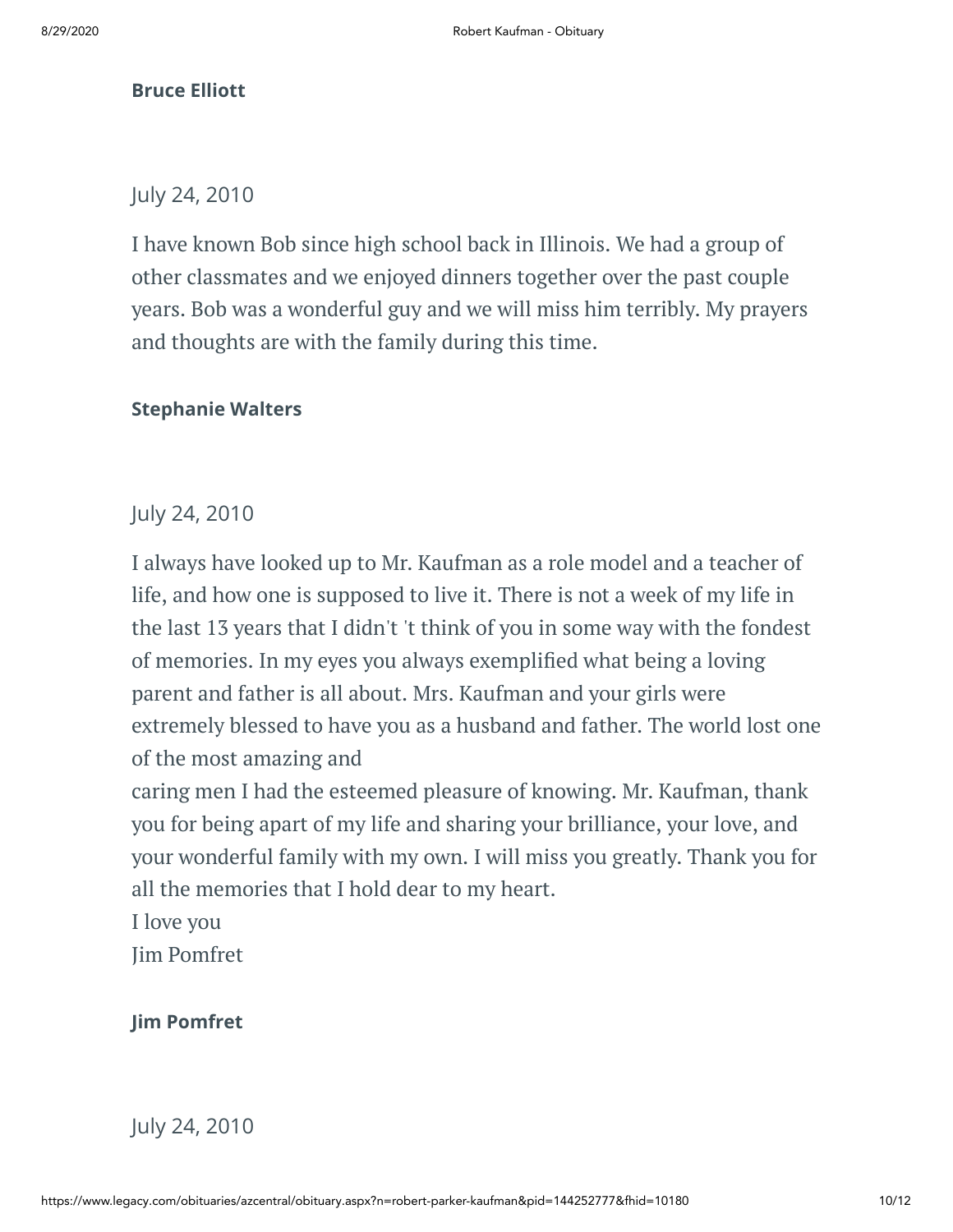What an amazing man! Mr. Kaufman brought so much joy to his family and friends. He's also the only guy that taught me how to remove a cork from a wine bottle without damaging the cork or the bottle - you never know when you need to utilize this skill. :-) My condolences, thoughts and prayers go out to his family and friends.

**Jacob Whetter**

# **INVITE OTHERS TO ADD MEMORIES**

Share to let others add their own memories and condolences



# **ADVICE & SUPPORT**

**[The Five Stages of Grief](https://www.legacy.com/news/advice-and-support/article/the-five-stages-of-grief)**

**[Sympathy Advice](https://www.legacy.com/news/advice-and-support/article/sympathy-and-condolence-advice)**

**[What Is a Eulogy?](https://www.legacy.com/news/advice-and-support/article/what-is-a-eulogy)**

**[Funeral Flower Etiquette](https://sympathy.legacy.com//en-us/funeral-flowers/article/funeral-flower-etiquette/)**

[View All Advice & Support Articles](http://www.legacy.com/news/advice-and-support)